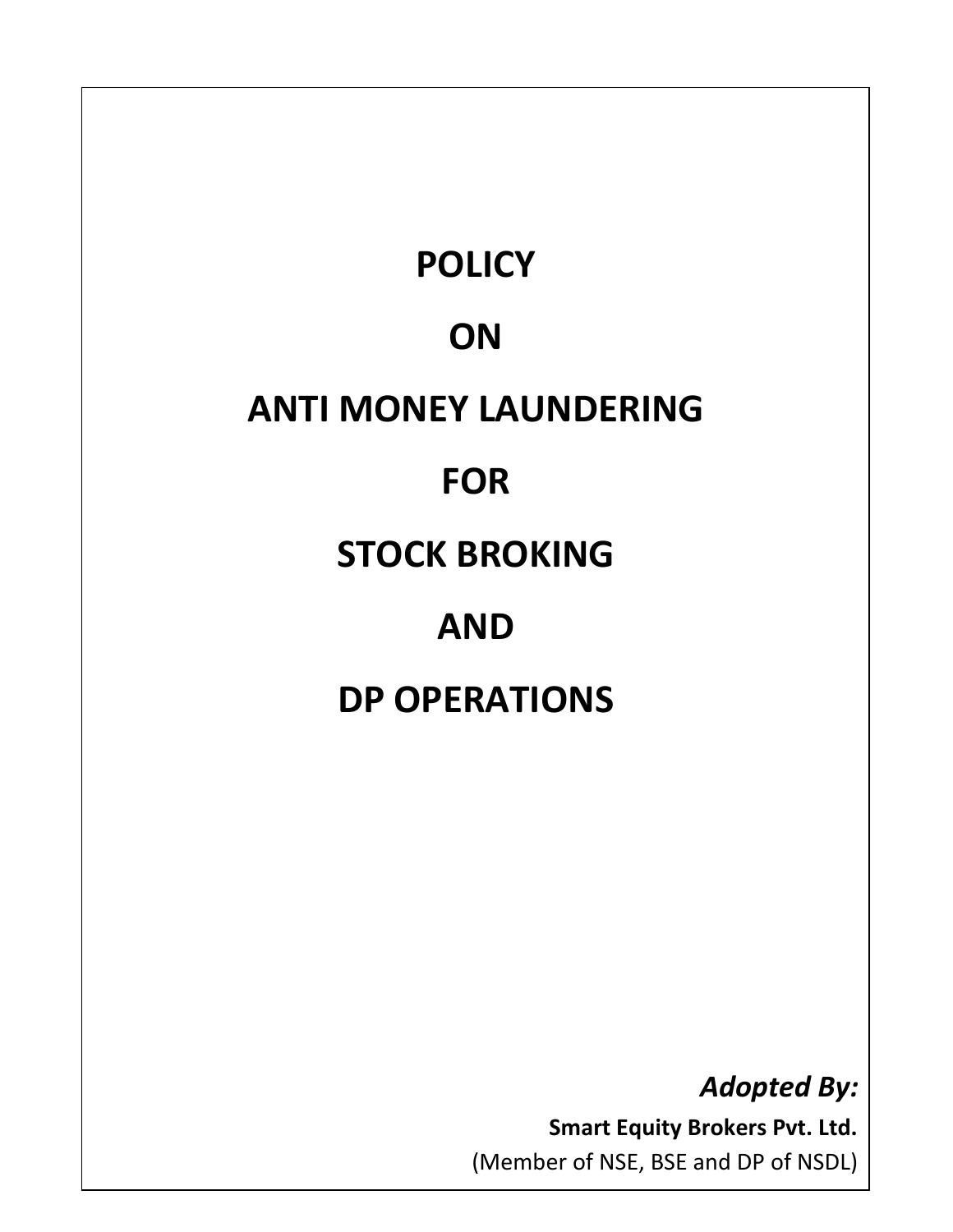## **1. Background:**

Pursuant to the recommendation made by the Financial Action Task Force Money on Anti Money Laundering standards, SEBI had issue the guidelines on Anti Money Laundering standards vide their notification no. ISD/CIR/RR/AML/1/6 dated 18th January 2006 and vide letter no. ISD/CIR/RR/AML/2/6 dated 20th March 2006 had issue the obligation of Intermediaries registered under section 12 of the Securities and Exchange Board of India Act, 1992. As per the SEBI guidelines, all Intermediaries have been advice to ensure that proper policy frameworks are put in place as per the guidelines on Anti Money Laundering standards notify by SEBI.

# **2. What is Anti Money Laundering?**

Money Laundering can be defined as engaging in financial transactions that involve income derived from criminal activities, transaction designated to conceal the true origin of criminally derived proceeds and appears to have been received through legitimate sources/ funds.

This is done in below mentioned three phases

- > Placement Phase
- $\blacktriangleright$  Layering Phase
- $\triangleright$  Integration Phase

# **3. The Prevention of Money Laundering Act, 2002 (PMLA)**

The Prevention of Money Laundering Act, 2002 (PMLA) has been brought into force with effect from 1st July, 2005. Necessary Notifications / Rules under the said Act have been published in the Gazette of India on 1st July 2005 by the Department of Revenue, Ministry of Finance, and Government of India.

## **4. Financial Intelligent Unit (FIU)**

The government of India set up Financial Intelligent Unit -India (FIU) on 18th November 2004 as an independent body to report directly to the Economic Intelligence council (EIC) headed by the Finance Minister.

FIU-IND has been established as the central national agency responsible for receiving, processing, analyzing and disseminating information relating to suspect financial transaction. FIU-IND is also responsible for coordinating and stretching efforts of national and international intelligence and enforcement agencies in pursuing the global efforts against Money laundering and related Crimes.

## **5. Terrorist Financing**

In order to combat drug trafficking, terrorism and other organized and serious crimes have all emphasized the need for financial institutions, including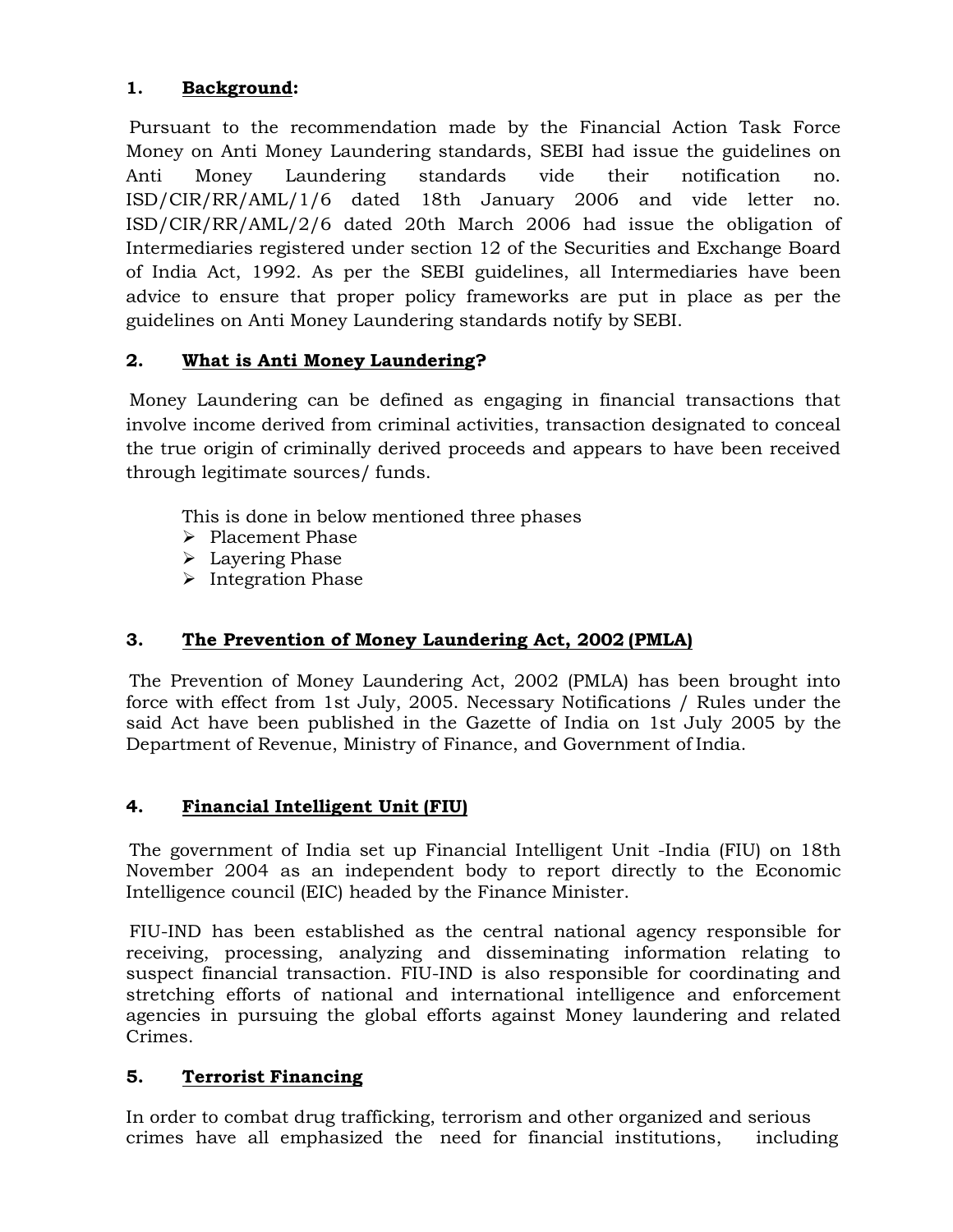securities market intermediaries, we have establish internal procedures that effectively serve to prevent and impede money laundering and terrorist financing.

To be in compliance with these obligations, the senior management shall be fully committed to establishing appropriate policies and procedures for the prevention of money laundering and terrorist financing and ensuring their effectiveness and compliance with all relevant legal and regulatory requirements.

(a) We review the content of these Directives and ensure that understood by all staff members;

(c) regularly review the policies and procedures on the prevention of money laundering and terrorist financing to ensure their effectiveness. Further, in order to ensure the effectiveness of policies and procedures, the person doing such a review shall be different from the one who has framed such policies and procedures;

(d) adopt client acceptance policies and procedures which are sensitive to the risk of money laundering and terrorist financing;

(e) undertake client due diligence ("CDD") measures to an extent that is sensitive to the risk of money laundering and terrorist financing depending on the type of client, business relationship or transaction;

(f) have a system in place for identifying, monitoring and reporting suspected money laundering and terrorist financing transactions to the law enforcement authorities; and

(g) develop staff members' awareness and vigilance to guard against money laundering and terrorist financing Policies and procedures to combat ML cover:

a. Communication of group policies relating to prevention of money laundering and terrorist financing to all management and relevant staff that handle account information, securities transactions, money and client records etc. whether in branches, departments or subsidiaries;

b. Client acceptance policy and client due diligence measures, including requirements for proper identification;

c. Maintenance of records;

d. Compliance with relevant statutory and regulatory requirements;

e. Co-operation with the relevant law enforcement authorities, including the timely disclosure of information; and

f. Internal audit or compliance function to ensure compliance with the policies, procedures, and controls relating to the prevention of ML and TF, including the testing of the system for detecting suspected money laundering transactions, evaluating and checking the adequacy of exception reports generated on large and/or irregular transactions, the quality of reporting of suspicious.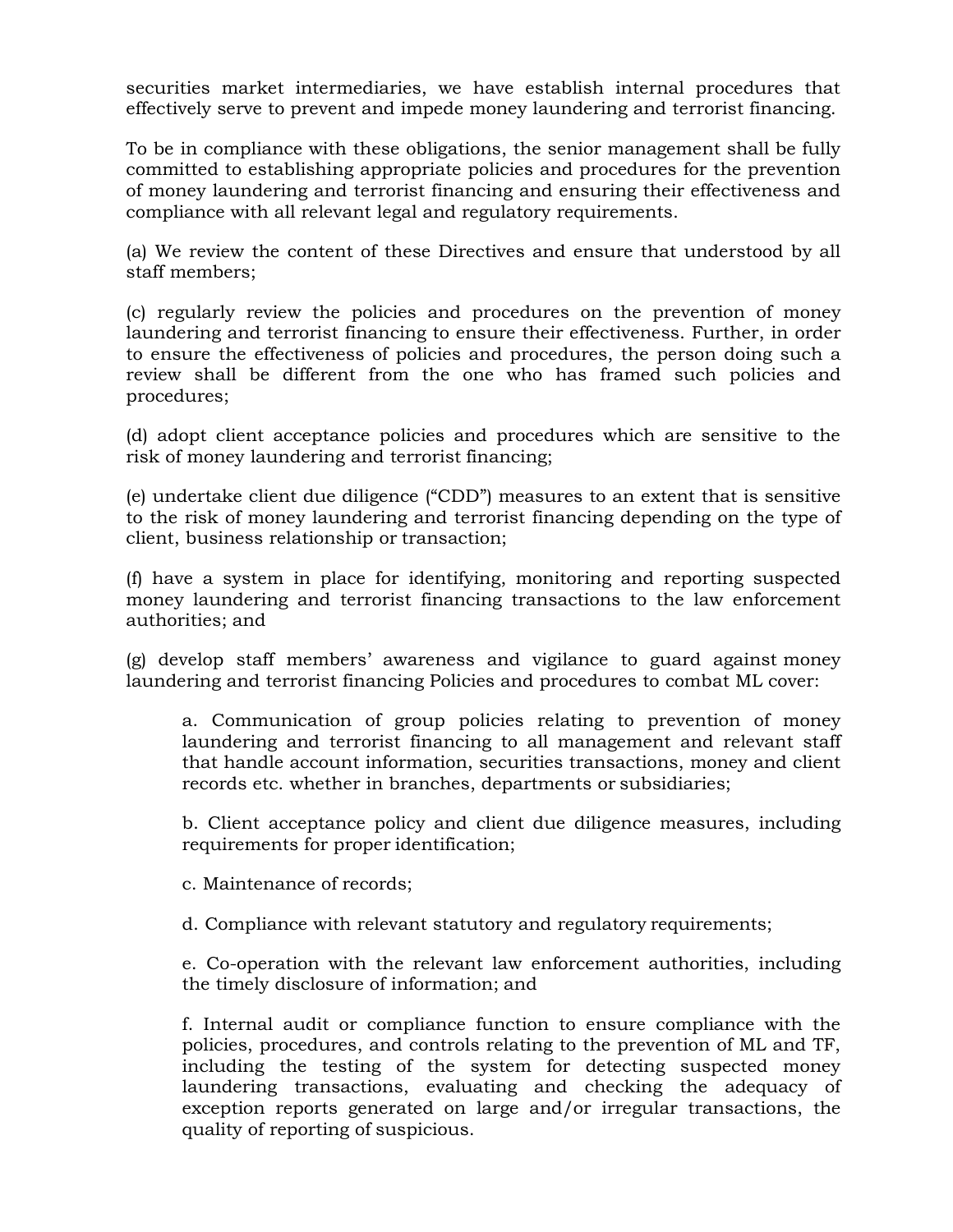## **6. Suspicious Transactions**

**Suspicions Transactions"** means a transaction whether or not made in cash which to a person acting in good faith –

(a) Gives rise to a reasonable ground of suspicion that it may involve the proceeds of crime; or

(b) Appears to be made in circumstances of unusual or unjustified complexity; or

(c) Appears to have no economic rationale or bonafide purpose.

### **Reasons for suspicious:**

- Identity of Client
- False identification documents
- Identification documents which could not be verified within reasonable time
- Non face to face client
- Client in high risk jurisdiction
- Doubt over the real beneficiary of the account
- Account opened with named very close to other established business entities
- Receipt back of welcome kit undelivered at the address given by the client

## **Suspicious Background**

Suspicious background or links with known criminals

## **Multiple Accounts**

- Large number of accounts having a common account holder, introducer or authorized signatory with no rationale
- Unexplained transfers between multiple accounts with no rationale

### **Activity in Accounts**

- Unusual activity compared to past transactions
- Use of different accounts by client alternatively
- Sudden activity in dormant accounts
- Activity inconsistent with what would be expected from declared business
- Account used for circular trading

### **Nature of Transactions**

- Unusual or unjustified complexity
- No economic rationale or bonafide purpose
- Source of funds are doubtful
- Appears to be case of insider trading
- Investment proceeds transferred to a third party
- Transactions reflect likely market manipulations
- Suspicious off market transactions

## **Value of Transactions**

Value just under the reporting threshold amount in an apparent attempt to avoid reporting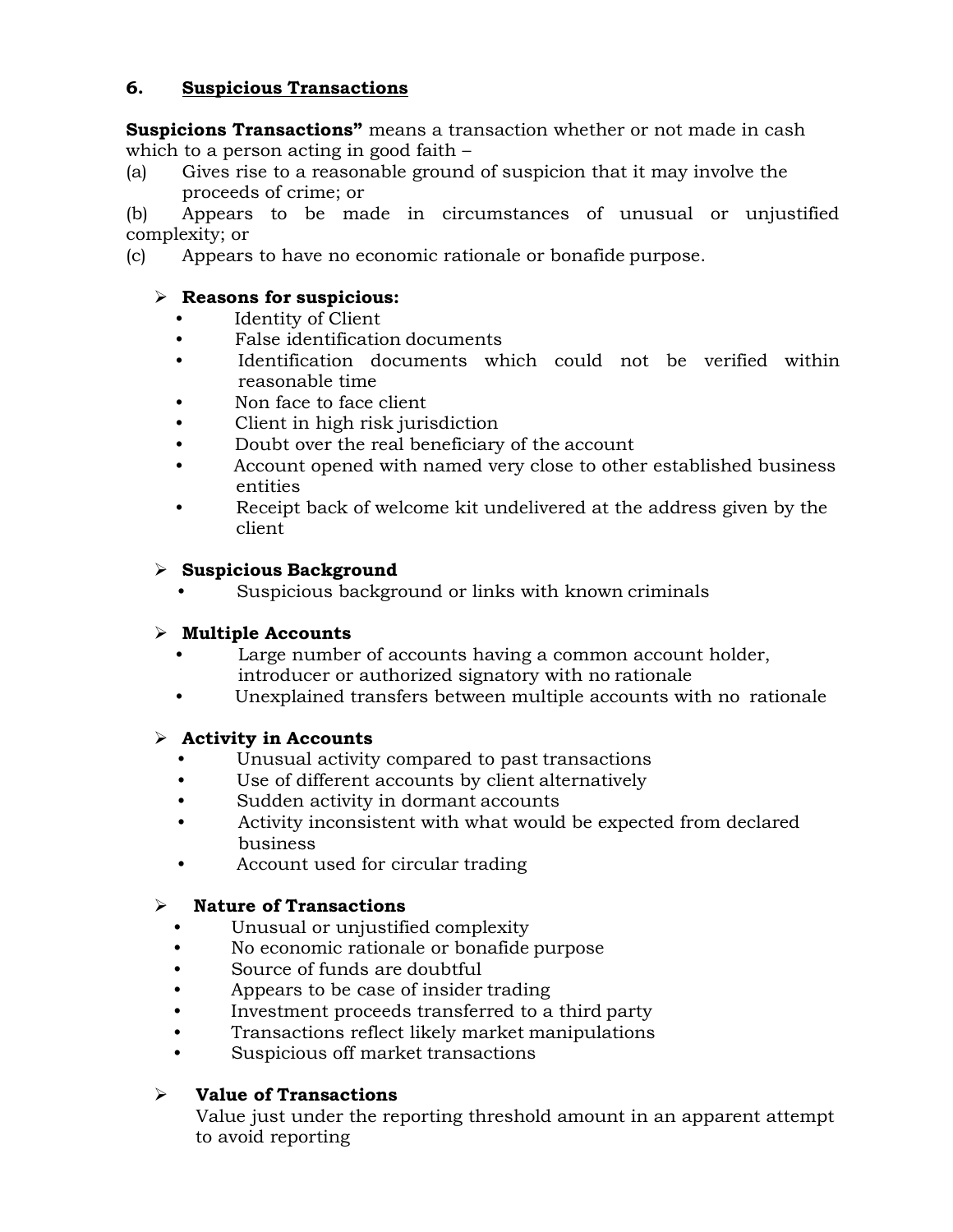- Large sums being transferred from overseas for making payments
- Inconsistent with the clients apparent financial standing
- Inconsistency in the payment pattern by client
- Block deal which is not at market price or prices appear to be artificially inflated/deflated

## **7. Client / Customer Due Diligence (CDD):**

The main aspect of this policy is the Customer Due Diligence Process which means:

- Obtaining sufficient information about to the client in order to identify who is the actual beneficial owner of the securities or on whose behalf transaction is conducted.
- Verify the customer's identity using reliable, independent source document, data or information
- Conduct ongoing due diligence and scrutiny of the account /client to ensure that the transaction conducted are consistent with the client's background/financial status, its activities and risk profile.

The Customer Due Diligence process includes three specific parameters:

- $\triangleright$  Policy for Acceptance of Clients
- Client Identification Procedure
- $\triangleright$  Suspicious Transaction identification and reporting

#### **Client Acceptance Policy**

- a) The client account should not be opened in a fictitious / benami name or on an anonymous basis.
- b) Risk perception of the client need to defined having regarded to:

1. Client's location (registered office address, correspondence addresses and other Addresses if applicable).

- 2. Nature of business activity, tracing turnover etc. and
- 3. Manner of making payment for transactions undertaken.

4 The parameters of clients into Clients of special category (as given below) may be classified as higher risk and higher degree of due diligence and regular update of KYC profile should be performed.

- c) Documentation like KYC and Risk Disclosure Document and other information from different category of client prescribed by SEBI and any other regulatory authority to be collected depending on perceived risk and having regard to the requirement to the Prevention of Money Laundering Act, 2002, guidelines issued by RBI and SEBI from time to time.
- (d) Ensure that a client account is not opened where the organization is unable to apply appropriate client's due diligence measures / KYC policies. This may be applicable in cases where it is not possible to ascertain the identity of the client, information provided to the organization is suspected to be nongenuine, perceived non-co-operation of the client in providing full and complete information. Discontinue to do business with such a person and file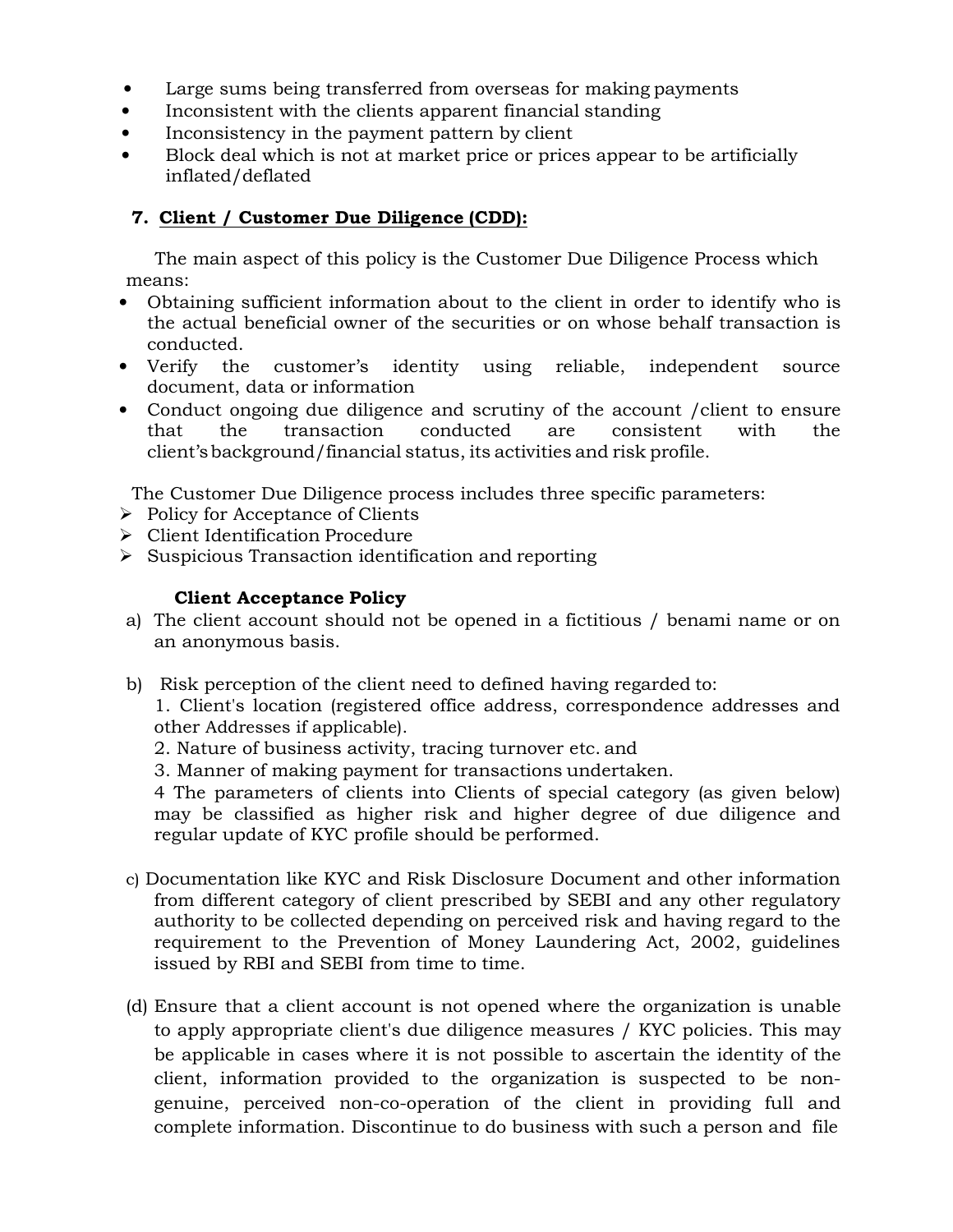a suspicious activity report. We can also evaluate whether there is suspicious trading in determining whether to freeze or close the account. Should be cautious to ensure that it does not return securities or money that may be from suspicious trades. However, we can consult the relevant authorities in determining what action should be taken when it suspects suspicious trading.

- (e) We need to comply with adequate formalities when client is permitted to act on behalf of another person / entity. It should be clearly specified the manner in which the account should be operated, transaction limits for the operation, additional authority required for transactions exceeding a specified quantity / value and other appropriate details. The rights and responsibilities of both the persons (i.e. the agent-client registered with Broker, as well as the person on whose behalf the agent is acting) should be clearly laid down. Adequate verification of a person's authority to act on behalf the customer should be carried out.
- (f) Necessary checks and balance to be put in place before opening an account so as to ensure that the identity of the client does not match with any person having known criminal background or is not banned in any other manner, whether in terms of criminal or civil proceedings by any enforcement agency worldwide.

#### **For new clients:**

- $\triangleright$  Each client should be met in person, before accepting the KYC. The client should be met at the Registered Office or any of the branch offices as per mutual convenience of the client and ourselves.
- $\triangleright$  Verify the PAN details on the Income Tax website.
- $\triangleright$  All documentary proofs given by the client should be verified with original.
- $\triangleright$  Documents like latest Income Tax returns, annual accounts, etc. should be obtained for ascertaining the financial status. If required, obtain additional information/document from the client to ascertain his background and financial status.
- $\triangleright$  Obtain complete information about the client and ensure that the KYC documents are properly filled up, signed and dated. Scrutinize the forms received at branch office thoroughly before forwarding it to RO for account opening.
- $\triangleright$  Ensure that the details mentioned in the KYC matches with the documentary proofs provided and with the general verification done by us.
- $\triangleright$  If the client does not provide the required information, then we should not open the account of such clients.
- $\triangleright$  As far as possible, a prospective client can be accepted only if introduced by AAL"s existing client or associates or known entity. However, in case of walkin clients, extra steps should be taken to ascertain the financial and general background of the client.
- $\triangleright$  If the account is opened by a PoA/Mandate Holder, then we need to clearly ascertain

the relationship of the PoA/Mandate Holder with the client. Apply the KYC procedures to the PoA/Mandate Holder also.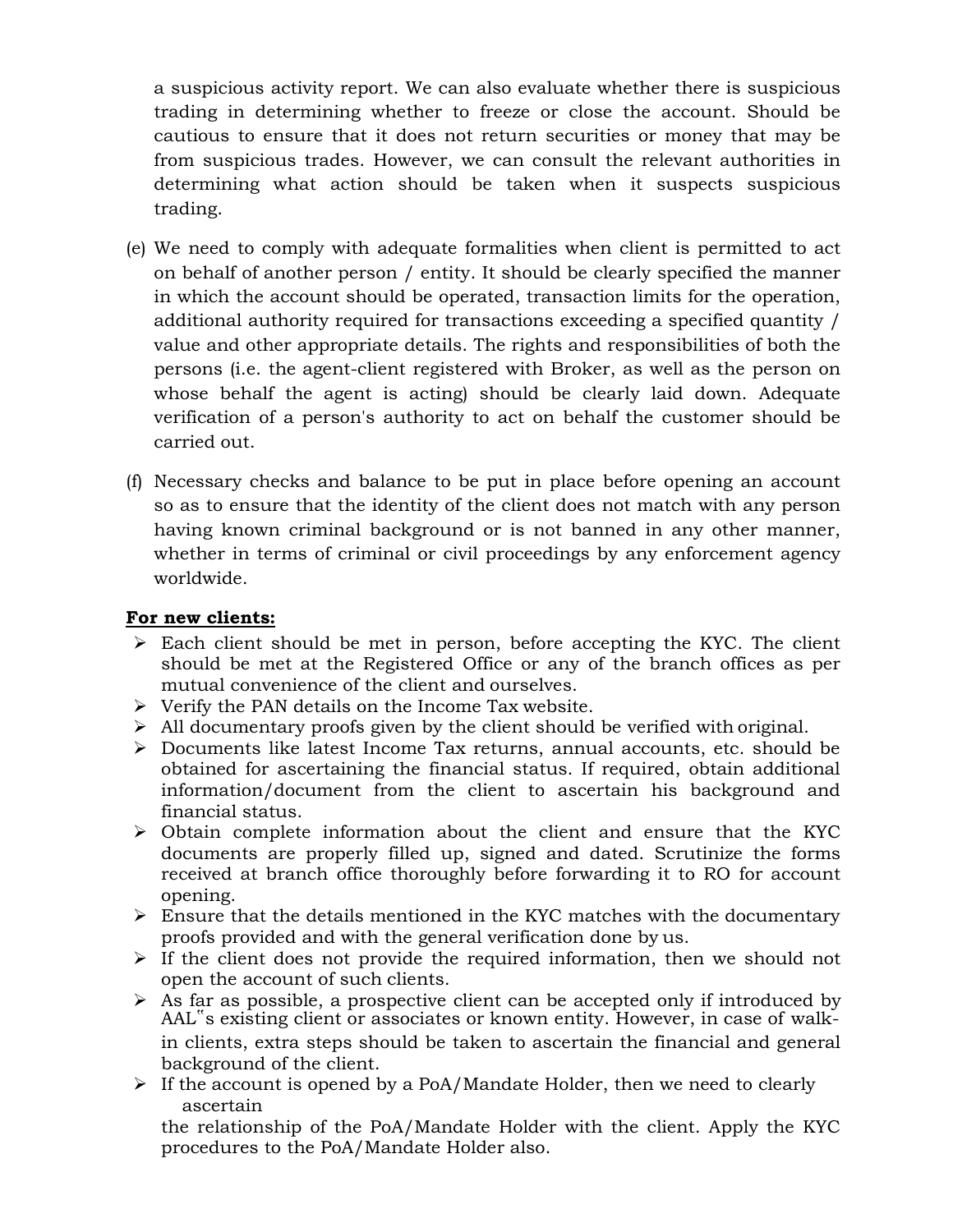- $\triangleright$  We should not open any accounts in fictitious / benami / anonymous basis.
- $\triangleright$  We should not open accounts where we are unable to apply appropriate KYC procedures.

### **Reliance on third party for carrying out Client Due Diligence (CDD)**

- $\triangleright$  i. We rely on a third party, subject to the conditions that are specified in Rule 9 (2), of the PML Rules for the purpose of
	- (a) identification and verification of the identity of a client and

(b) determination of whether the client is acting on behalf of a beneficial owner, identification of the beneficial owner and verification of the identity of the beneficial owner.

Such third party shall be regulated, supervised or monitored for, and have measures in place for compliance with CDD and record-keeping requirements in line with the obligations under the PML Act.

#### **For existing clients :**

- $\triangleright$  Keep updating the financial status of the client by obtaining the latest Income Tax Return, Networth Certificate, Annual Accounts etc.
- $\triangleright$  Update the details of the client like address, contact number, demat details, bank details etc. In case, at any point of time, we are not able to contact the client either at the address or on the phone number, contact the introducer and try to find out alternative contact details.
- $\triangleright$  Check whether the client's identity matches with any person having known criminal background or is not banned in any other manner, whether in terms of criminal or civil proceedings by any local enforcement / regulatory agency.

### **Role of Relationship Manager/Dealer/Corporate Settlement/Accounts Department**

- $\triangleright$  Ensure that there is no currency receipts/payment to the client.
- $\triangleright$  Ensure that there are no third party receipts into / payment from the clients account
- $\triangleright$  Ensure that any information gathered during formal or informal conversation with clients relating to Money Laundering is passed on to the Principal Officer through the Branch/Department Head

### **Client Information & Identity:**

#### **1. Policy for acceptance of clients:**

 $\triangleright$  We should accept the client base on the risk they are likely to pose. The aim is to identify clients who are likely to pose a higher than average risk of money laundering or terrorist financing. For this purpose we need to classify the clients as low risk, medium risk and high risk clients. By classifying the clients, we will be in a better position to apply higher appropriate customer due diligence process. That is, for high risk client we have to apply higher degree of due diligence. The Factors of risk perception depend on clients location, nature of business activity, turnover, nature of transaction, manner of payment etc.

In order to achieve to achieve this objective, all clients of branch should be classified in the following category: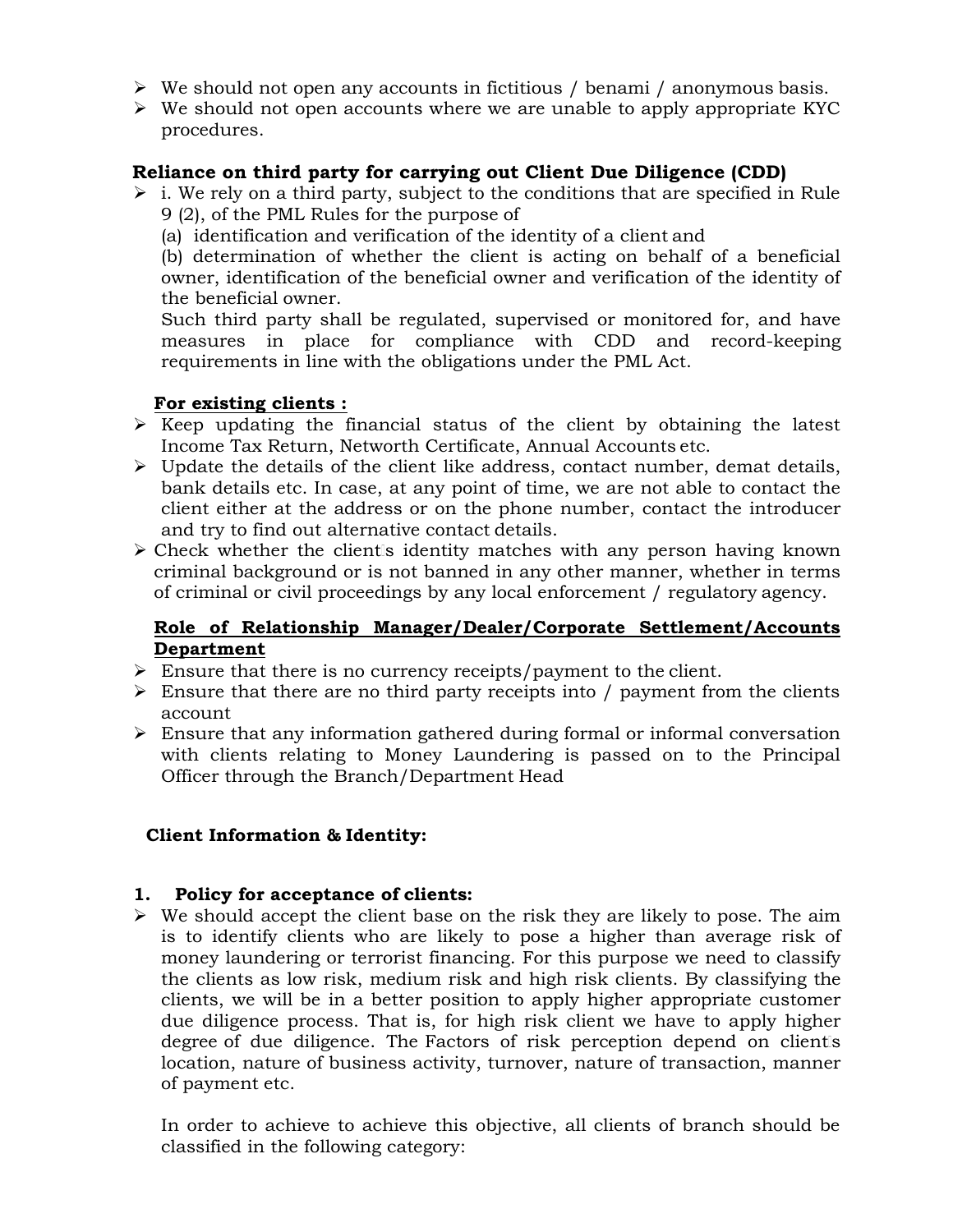- $\triangleright$  Category A- Low Risk
- $\triangleright$  Category B- Medium Risk
- $\triangleright$  Category C- High Risk

**Category A** Clients are those pose low or nil risk. They are good corporate/HINs have a respectable social and financial standing. These are the clients who make payment on thime and take delivery of shares.

**Category B** Clients are those who are intra-day clients or speculative clients. These are the clients who maintain running account with Smart Equity Brokers Private Limited .

**Category C** Clients are those who have defaulted in the past, have suspicious background, do not have any financial status etc.

#### **Risk Based Approach:**

- It is generally recognized that certain clients may be of a higher or lower risk category depending on the circumstances such as the client's background, type of business relationship or transaction etc. As such, the registered intermediaries shall apply each of the clients due diligence measures on a risk sensitive basis. We have adopted an enhanced client due diligence process for higher risk categories of clients, containing verifying income details, in person interview by official, revised income pattern. Conversely, a simplified client due diligence process adopted for lower risk categories of clients. In line with the risk-based approach, the type and amount of identification information and documents that registered intermediaries shall obtain necessarily depend on the risk category of a particular client.
- In order to tackle debarred entities, We shall also implement the policy to our Back Office Software for debarred entities in respect of the whom the Central/ State Government or any authority or the Exchange/ Depository has isuued any advisory/notification.

#### **Risk Assessment:**

• We shall carry out risk assessment to identify, assess and take effective measures to mitigate its money laundering and terrorist financing risk with respect to its clients, countries or geographical areas, nature and volume of transactions, payment methods used by clients, etc. The risk assessment shall also take into account any country specific information that is circulated by the Government of India and SEBI from time to time, as well as, the updated list of individuals and entities who are subjected to sanction measures as required under the various United Nations' Security Council Resolutions (these can be accessed at

http://www.un.org/sc/committees/1267/aq\_sanctions\_list.shtml and

http://www.un.org/sc/committees/1988/list.shtml).

• The risk assessment carried out shall consider all the relevant risk factors before determining the level of overall risk and the appropriate level and type of mitigation to be applied. The assessment shall be documented,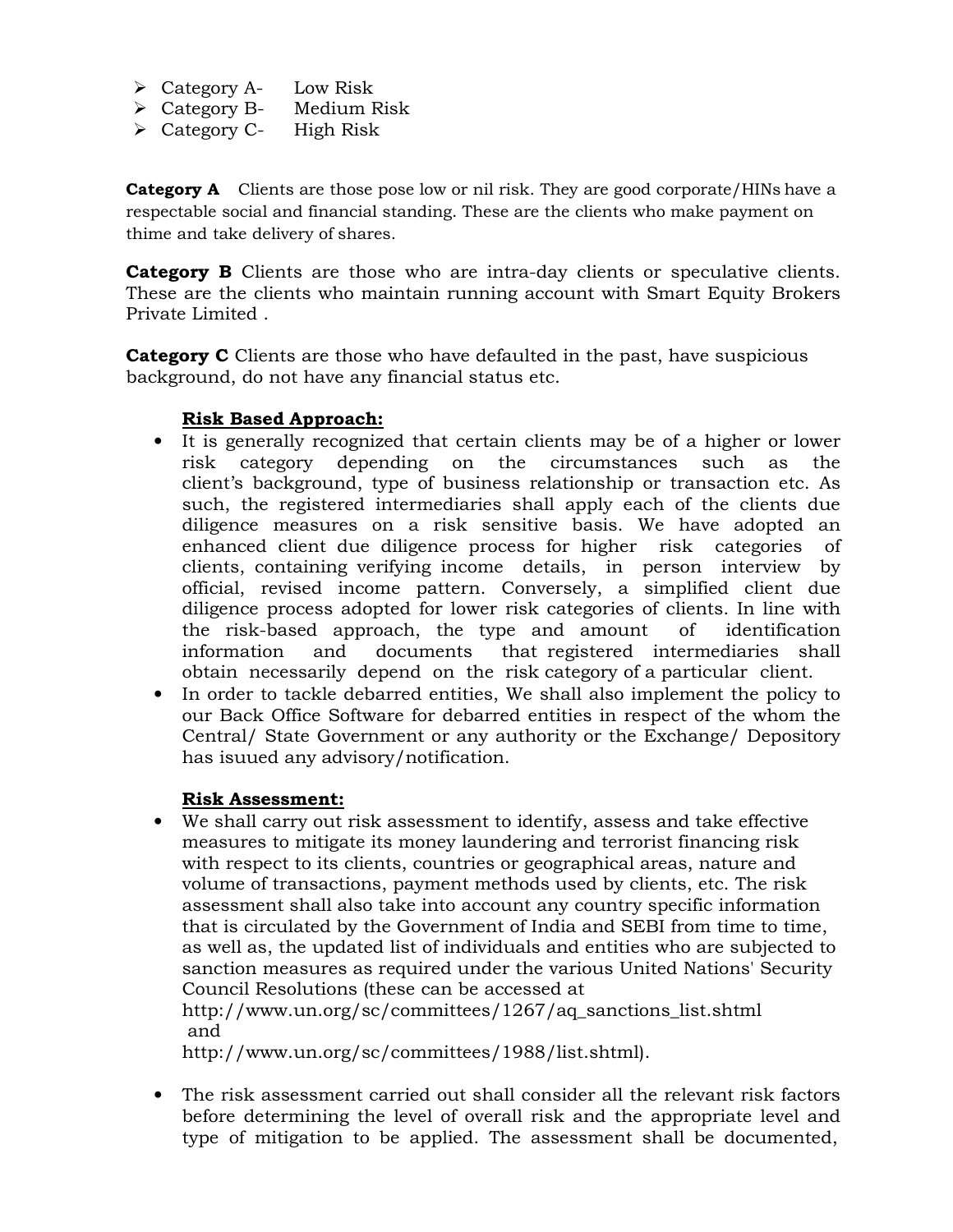updated regularly and made available to competent authorities and self regulating bodies, as and when required.

### **7. Clients of special category (CSC):**

CSC clients include the following:

- (i). Non-resident clients (NRI);
- (ii). High Net worth clients
- (iii). Trust, Charities, NGOs and organizations receiving donations.
- (iv). Politically exposed persons (PEP) of foreign origin:
- (v). Current /Former Head of State, Current or Former Senior High profile politicians and connected persons;
- (vi). Companies having closed shareholding/ownership/ dealing in foreign currency/shell companies/overseas entities/client in high risk countries (like Libya, Pakistan, Afganistan etc).
- (vii). Clients belonging to the countries where corruption/fraud level is high (like Nigeria, Burma etc)
- (viii). Non-face to face clients;
- (ix). Clients with dubious reputation as per public information available etc.

The above mentioned list is only illustrative and we should exercise independent judgment to ascertain whether new clients should be classified as CSC or not.

### **8. Monitoring of transactions**

Regular monitoring of transactions is vital for ensuring effectiveness of the AML procedures. This is possible only if the intermediary has an understanding of the normal activity of the client so that it can identify deviations in transactions /activities.

Smart Equity Brokers Private Limited shall pay special attention to all complex, unusually large transactions / patterns which appear to have no economic purpose. The intermediary may specify internal threshold limits for each class of client accounts and pay special attention to transactions which exceeds these limits. The background including all documents/office records memorandums/clarifications sought pertaining to such transactions and purpose thereof shall also be examined carefully and findings shall be recorded in writing. Further such findings, records and related documents shall be made available to auditors and also to SEBI/stock exchanges/FIUIND/ other relevant Authorities, during audit, inspection or as and when required. These records are required to be preserved for ten years as is required under the PMLA.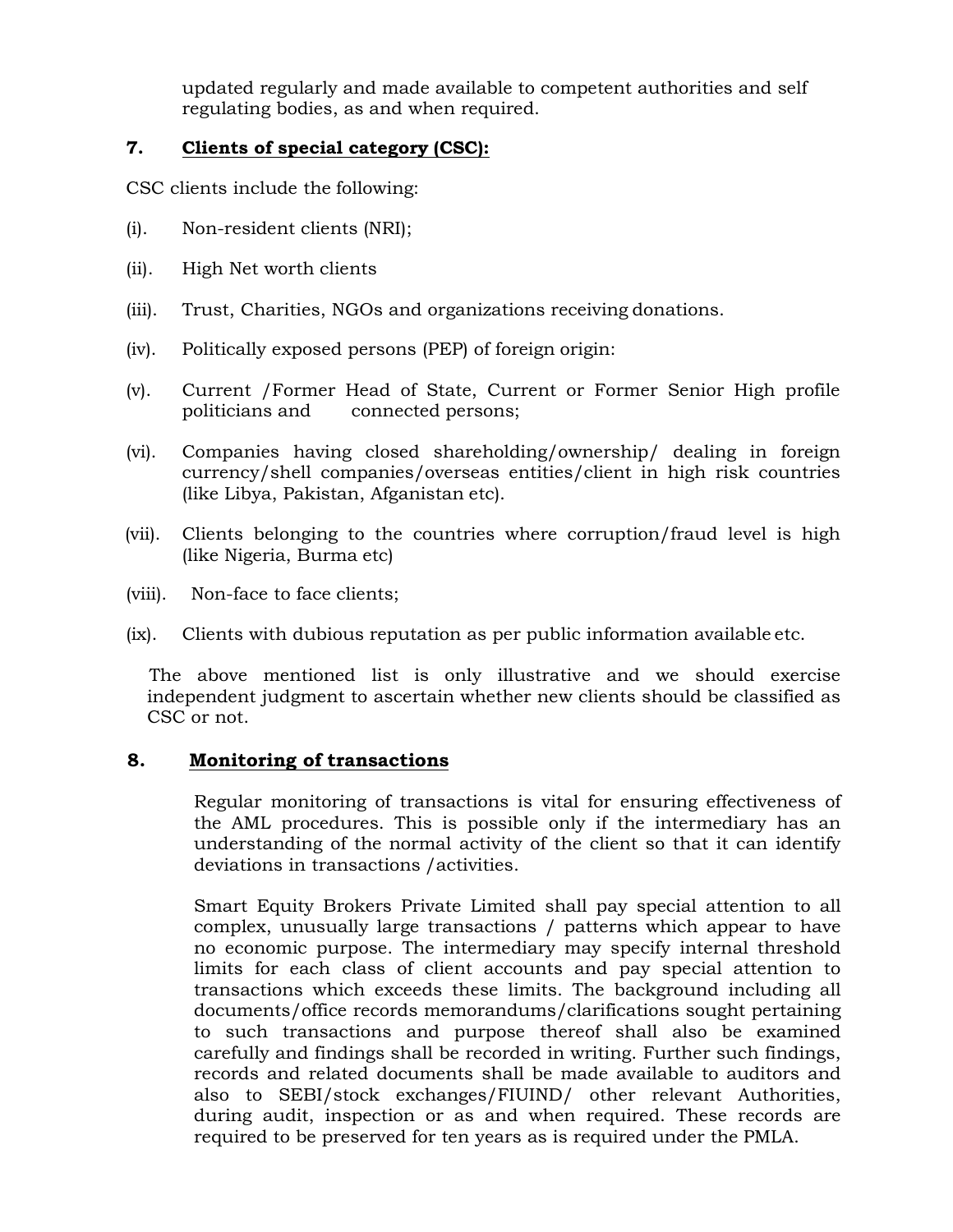Further, the Compliance Department of the Smart Equity Brokers Private Limited shall randomly examine a selection of transactions undertaken by clients to comment on their nature i.e. whether they are in the nature of suspicious transactions or not.

## **Suspicious Transaction Monitoring/ Reporting:**

Smart Equity Brokers Private Limited shall ensure that appropriate steps are taken to enable suspicious transactions to be recognized and have appropriate procedures for reporting suspicious transactions.

While determining suspicious transactions, intermediaries shall be guided by the definition of a suspicious transaction contained in PML Rules as amended from time to time.

 $\triangleright$  A list of circumstances which may be in the nature of suspicious transactions is given below. This list is only illustrative and whether a particular transaction is suspicious or not will depend upon the background, details of the transactions and other facts and circumstances:

a) Clients whose identity verification seems difficult or clients that appear not to cooperate

b) Asset management services for clients where the source of the funds is not clear or not in keeping with clients apparent standing /business activity;

c) Clients based in high risk jurisdictions;

d) Substantial increases in business without apparent cause;

e) Clients transferring large sums of money to or from overseas locations with instructions for payment in cash;

f) Attempted transfer of investment proceeds to apparently unrelated third parties;

g) Unusual transactions by CSCs and businesses undertaken by offshore banks/financial services, businesses reported to be in the nature of exportimport of small items.

- $\triangleright$  Any suspicious transaction shall be immediately notified to the Principal Officer. However, it shall be ensured that there is continuity in dealing with the client as normal until told otherwise and the client shall not be told of the report/suspicion. In exceptional circumstances, consent may not be given to continue to operate the account, and transactions may be suspended, in one or more jurisdictions concerned in the transaction, or other action taken. The Principal Officer and other appropriate compliance, risk management and related staff members shall have timely access to client identification data and CDD information, transaction records and other relevant information.
- $\triangleright$  It is likely that in some cases transactions are abandoned or aborted by clients on being asked to give some details or to provide documents. It is clarified that intermediaries shall report all such attempted transactions in STRs, even if not completed by clients, irrespective of the amount of the transaction. This Policy categorizes clients of high risk countries, including countries where existence and effectiveness of money laundering controls is suspect or which do not or insufficiently apply FATF standards, as  $\mathbb{R}$ CSC $\Box$ . Intermediaries are directed that such clients shall also be subject to appropriate counter measures. These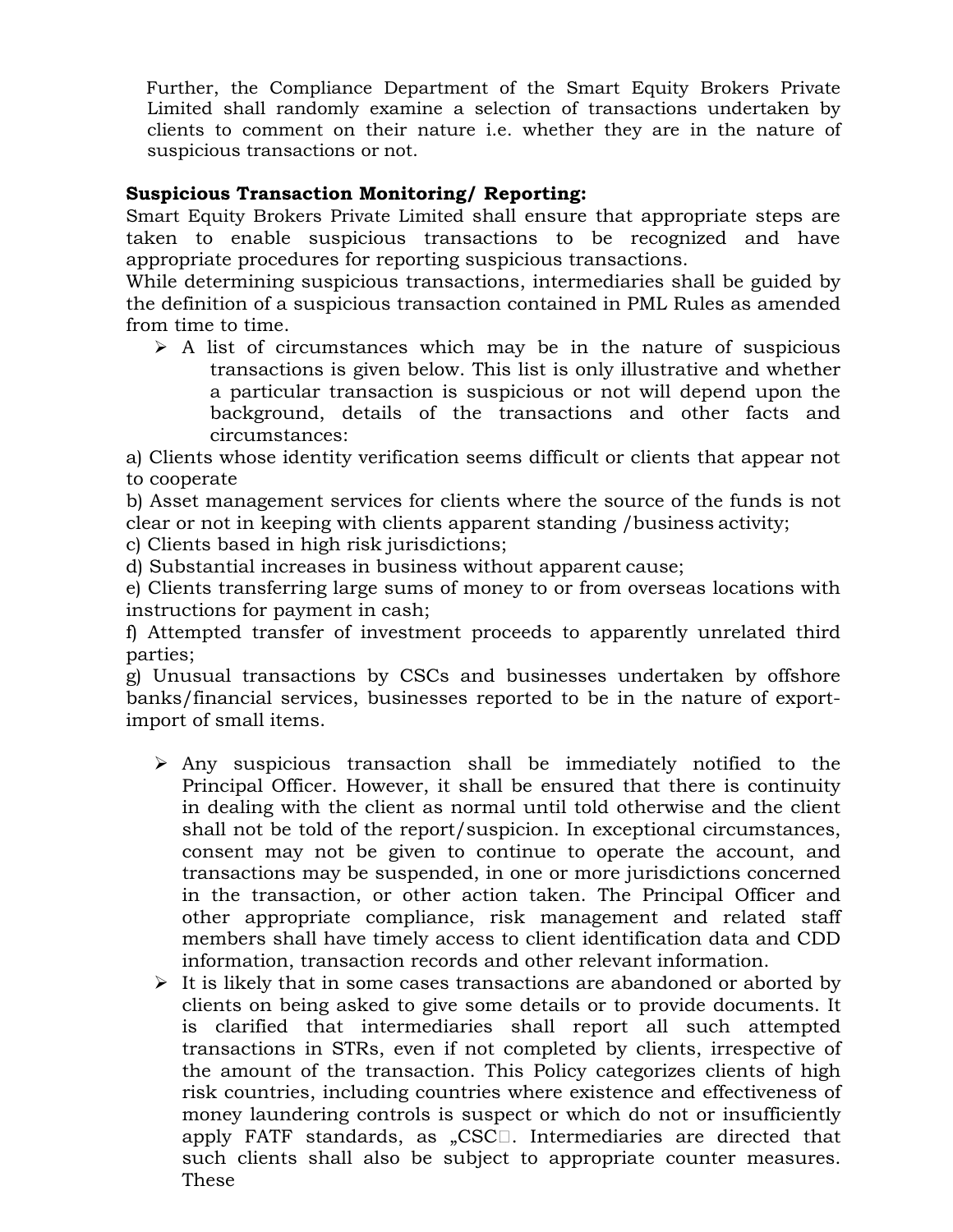measures may include a further enhanced scrutiny of transactions, enhanced relevant reporting mechanisms or systematic reporting of financial transactions, and applying enhanced due diligence while expanding business relationships with the identified country or persons in that country etc.

### **9. Record Keeping:**

The beneficial owner of the account; The volume of the funds flowing through the account; and For selected transactions. The origin of the funds; The form in which the funds were offered or withdrawn, e.g. cash, cheques, etc The identity of the person undertaking the transaction; The destination of the funds; The form of instruction and authority.

Organization should ensure that all client and transaction records and information are made available on a timely basis to the competent investigating authorities.

### **9.1 Retention of Records***:*

The following document retention terms should be observed:

- (i)*.* All necessary records on transactions, both domestic and international, should be maintained at least for the minimum period of five years (5) from the date of cessation of the transaction.
- (ii) Records on customer identification (e.g. copies or records of official identification documents like passports, identity cards, driving licenses or similar documents), account files and business correspondence should also be kept for the ten years from the date of cessation of the transaction.
- (iii) Records shall be maintained in hard and soft copies.

The following document retention terms should be observed:

(i) All necessary records on transactions, both domestic and international, should be maintained at least for the minimum period of ten years (10) from the date of cessation of the transaction.

However, it should be ensured that there is continuity in dealing with the client as normal until told other wise and the client should not be told of the report /suspicion. In exceptional circumstances, consent may not be given to continue to operate the account, and transactions

(ii) Records on customer identification (e.g. copies or records of official identification documents like passports, identity cards, driving licenses or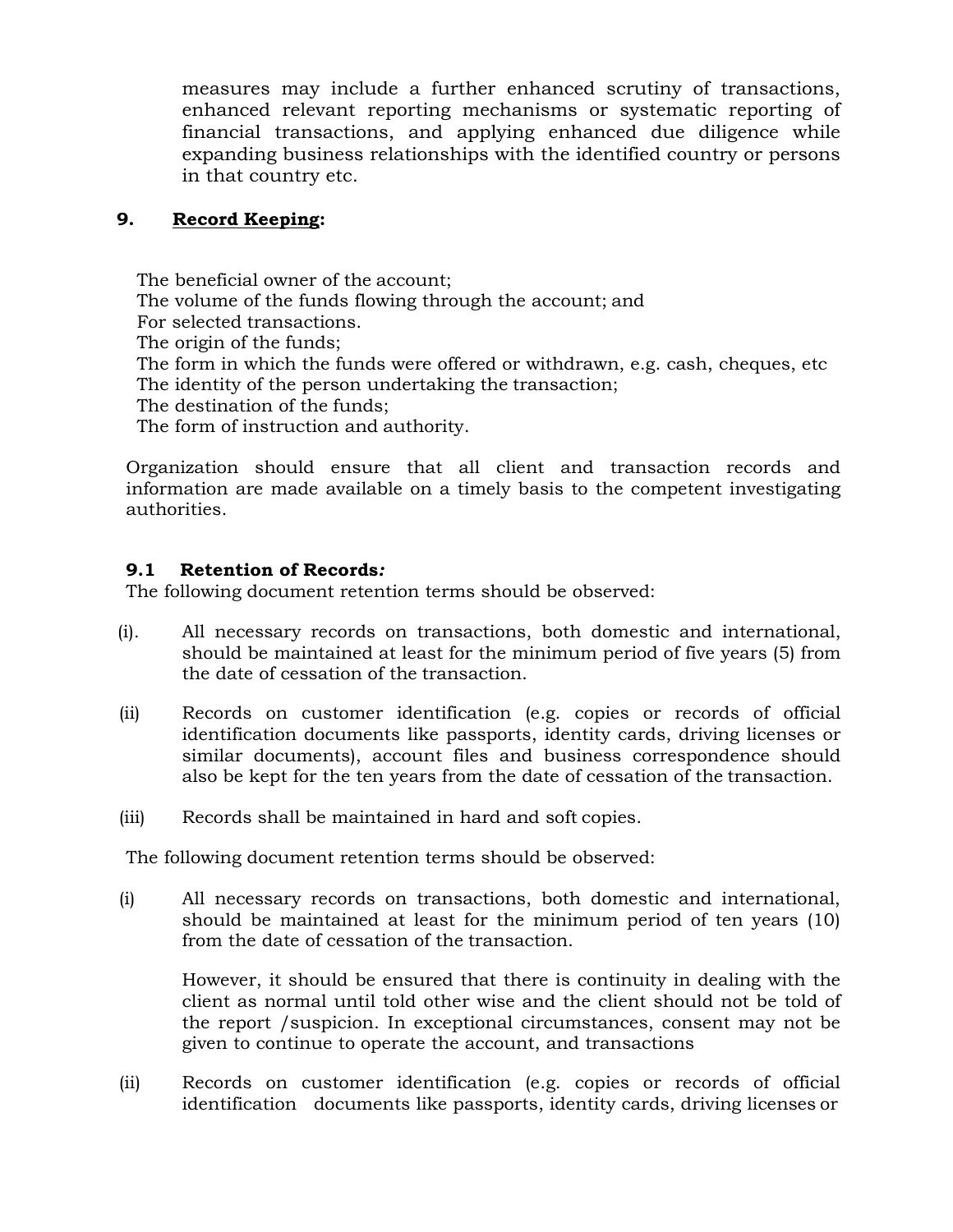similar documents), account files and business correspondence should also be kept for the ten years from the date of cessation of the transaction.

(iii) Records shall be maintained in hard and soft copies.

### **10. Employees' Hiring/Employee's Training/ Investor Education:**

#### **(i) Hiring of Employees:**

We will subject employee accounts to the same AML procedures as customer accounts, under the supervision of the Principal Officer. We will also review the AML performance of supervisors,

We shall have adequate screening procedures in place to ensure high standards when hiring employees, having regard to the risk of money laundering and terrorist financing and the size of the business, we ensure that all the employees taking up such key positions are suitable and competent to perform their duties.

#### **(ii) Employees' Training:**

We have an ongoing employee training program conducted by our Principal Officer and Senior Management, Participation of all the Key Employees in the Seminars conducted by various Regulatory bodies from time to time, so that the members of the staff are adequately trained in AML and CFT procedures.

All the Circulars issued by various Regulatory bodies including that of PMLA, are circulated to all the staff Members and the same are also being discussed in length, in the Training Program". Training program shall have special emphasis on frontline staff, back office staff, compliance staff, risk management staff and staff dealing with new clients. It is crucial that all those concerned fully understand the rationale behind these directives, obligations and requirements, implement them consistently and are sensitive to the risks of their systems being misused by unscrupulous elements.

Our training will include, at a minimum: how to identify red flags and signs of money laundering that arise during the course of the employees" duties; what to do once the risk is identified; what employees' roles are in the firm's compliance efforts and how to perform them; the firm's record retention policy; and the disciplinary consequences (including civil and criminal penalties) for noncompliance with the PMLA Act.

### **(iii) Investors Education:**

As the implementation of AML / CFT measures being sensitive subject and requires us to demand and collect certain information from investors which may be of personal in nature or has hitherto never been called for, which information include documents evidencing source of funds / income tax returns / bank records etc. and can sometimes lead to raising of questions by the client with regard to the motive and purpose of collecting such information. There is, therefore, a need for us to sensitize the clients about these requirements, as the ones emanating from AML and CFT framework. We shall circulate the PMLA Circulars and other specific literature/ pamphlets etc. so as to educate the client